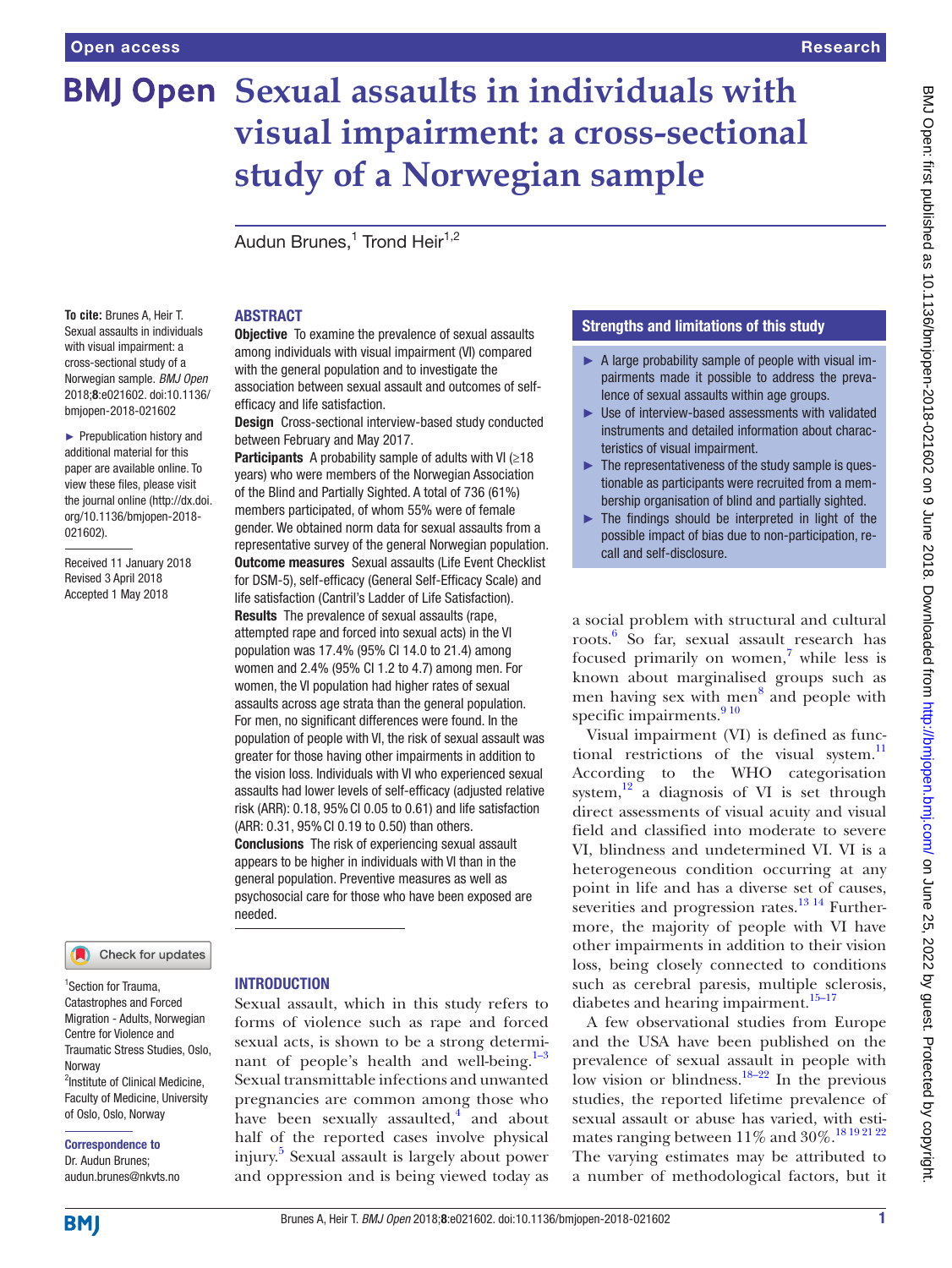could also be related to the inclusion of samples with different types and degrees of vision loss. However, limited evidence exists on the extent of sexual assault across subgroups of people with various VI characteristics,<sup>18</sup> and more research is therefore needed.

Given the uncertainty about the prevalence of sexual assaults in people with VI and its possible associations with various VI characteristics, we conducted a cross-sectional study by including a probability sample of adults with VI. The study had the following three main aims: (1) to estimate the prevalence of sexual assaults compared with the general population, (2) to examine the association of sexual assaults with VI-related characteristics and (3) to examine the association between sexual assaults and outcomes of self-efficacy and life satisfaction.

#### **METHODS**

#### VI population

This cross-sectional study comprised adult members  $(≥18)$ years) of the Norwegian Association of the Blind and Partially Sighted who had a diagnosis of VI. The organisation has about 10000 members,<sup>23</sup> encompassing  $0.2\%$  of the Norwegian population. To ensure adequate number of participants in the younger age groups, simple random sampling was performed within each of the following four age strata: 18–35, 36–50, 51–65 and ≥66. Data were collected through structured telephone interviews in the time period between 1 February and 31 May 2017 by a private survey company. A total of 1216 adults were contacted, and 736 (61%) participated by completing the interview. The online supplement includes a flow chart of the sample selection (online [supplementary figure 1\)](https://dx.doi.org/10.1136/bmjopen-2018-021602) and a detailed description of characteristics within each degree of VI (online [supplementary table S1](https://dx.doi.org/10.1136/bmjopen-2018-021602)).

#### General population

Norm data were based on the Norwegian Population Study, a cross-sectional survey including a representative sample of adults (≥18 years) from the general Norwegian population[.24](#page-6-12) Simple random sampling was conducted based on names and addresses from the Central National Register of Norway, and efforts were made to ensure that the sample reflected the Norwegian population in terms of age, gender and geographical location. The study data were collected by postal questionnaires in the period between 2014 and 2015. Of the 5500 eligible participants, 9 persons had died, 21 were not able to fill out the questionnaire and 499 envelopes had non-valid addresses. This resulted in a total of 4971 individuals, and 1792 (36%) of those participated by completing and returning the postal questionnaire.

#### **Measurements**

#### **Covariates**

In both surveys, sociodemographic data included age (years: 18–35, 36–50, 51–65 and ≥66), gender, urbanicity (inhabitants:  $\langle 20000 \rangle$  and  $\langle 20000 \rangle$ , current education level (years:  $\langle 11, 11-13 \rangle$  and  $\geq 14$ ), work status (unemployed, employed/under education and retired) and marital status (single, married/partner, divorced and widowed).

Participants with VI were asked to report their corrected degree of VI in the better-seeing eye (blind, severe VI, moderate VI and undetermined), progression rate of vision loss (stable and progressive) and total years lived with VI. An 'age of VI onset' variable was created by substracting the participants' age by their reporting on years lived with VI. The variable was then categorised into: 'since birth (0 years)', 'childhood/youth (1–24 years)' and 'adulthood (≥25 years)'. Furthermore, the participants were asked to describe whether they had other impairments in addition to their VI. The response alternatives were: 'no', 'yes, to some extent' and 'yes, to a great extent'. Participants who reported impairment to some or great extent were included in the 'yes' category, while those who reported having no other impairments were included in the 'no' category.

#### Sexual assaults

In both surveys, past experience of sexual assaults was measured by the Life Event Checklist for DSM-5. The questionnaire has demonstrated adequate test–retest reliability and moderate correlation with trauma-related mental disorders.<sup>[25](#page-6-13)</sup> In the list of life events, participants were asked to describe whether they had experienced sexual assaults (rape, attempted rape, made to perform any type of sexual act through force or threat of harm). Those who reported 'that happened me' were categorised as 'yes' (1) and those who reported otherwise were categorised as 'no' (0).

#### Self-efficacy

The General Self-Efficacy Scale (GSE scale) was included to assess perception of self-efficacy in the VI population. The Norwegian version of the GSE scale has been shown to have a high test–retest reliability (r=0.82) and acceptable correlations with life satisfaction (r=0.26) and positive affect (r=0.40).<sup>26</sup> The scale consists of 10 statements about the participant's belief in one's ability to adequately respond to novel or challenging situations and to cope with a variety of stressors and is scored on a 4-point Likert scale from 1 (not at all true) to 4 (exactly true). A sum score was calculated based on all 10 items, with higher scores representing greater self-efficacy. The sum score was treated as an untransformed continuous variable in our main analyses. The GSE scale had a Cronbach's alpha of 0.89.

#### Life satisfaction

Cantril's Ladder of Life Satisfaction was used to measure current life satisfaction in the VI population. $27$  The participants were asked to imagine themselves a ladder with 10 steps, of which the bottom of the ladder represented the worst possible life for them (a score of 0), and the top of the ladder represented the best possible life for them (a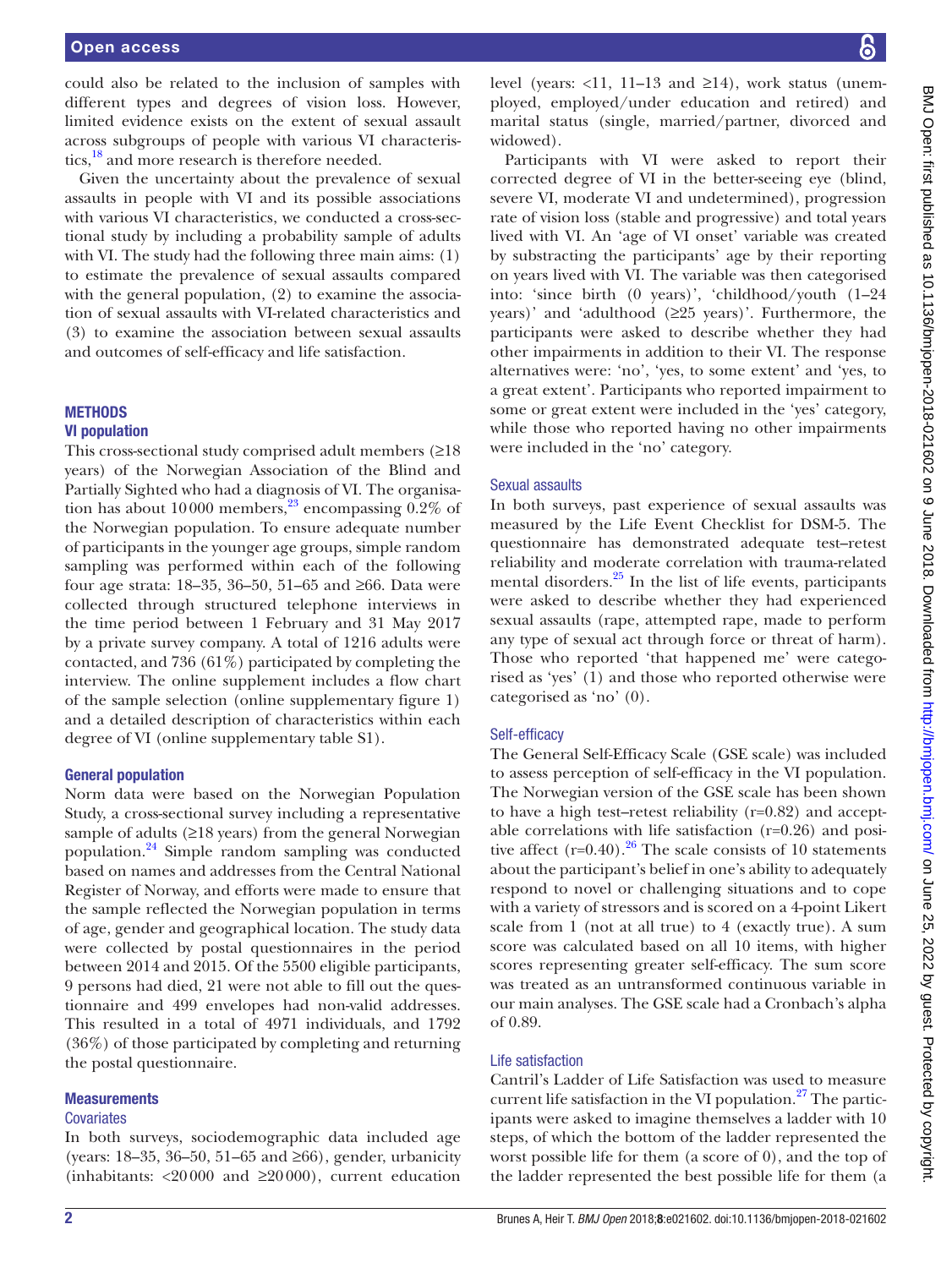score of 10). The scale was treated as an untransformed continuous variable in the regression analyses.

#### Statistical methods

We assessed the lifetime prevalence of sexual assaults in the VI population and in the general population within strata of age and gender. All stratified proportions were estimated with corresponding 95% exact binomial CIs. Test of statistical significance was performed using Fisher's exact test.

We used generalised linear models (GLMs) with binomial distribution and log-link function to estimate relative risks (RRs) and 95% CIs of sexual assaults in its association with each VI-specific factor (VI severity, age of VI onset, VI stability and having other impairments). Model fit was evaluated using residual plots. The models were either unadjusted or age adjusted and gender adjusted. No risk ratio modifications were observed of age or gender with each of the VI-specific factors (p>0.05).

GLM with Gaussian distribution and identity-link function was used to estimate mean scores of self-efficacy and life satisfaction of those who had experienced sexual assaults, compared with the reference of no sexual assaults. Model estimates were presented in terms of RRs and 95% CIs. Model fit was evaluated using residual plots. The GLMs were either unadjusted or adjusted for age (years: 18–35, 36–50, 51–65 and ≥66), gender, education (years: <11, 11–13 and ≥14) and VI severity (moderate VI, severe VI, blindness and undetermined VI). No risk ratio modifications were found of sexual assault with each of the possible confounding factors  $(p>0.05)$ .

The significance level was set at p=0.05. The statistical analyses were carried out using Stata V.14.

#### Patient and public involvement

The study was planned by an expert group, consisting of researchers on disability, rehabilitation personnel and board members from the Norwegian Association of the Blind and Partially Sighted. Most participants had personal experiences as they themselves were visually impaired or blind. Dissemination of findings to members of the Norwegian Association of the Blind and Partially Sighted will be arranged via different channels. The work will be published in open-access peer-reviewed journals so that all members have opportunity to read the articles. Furthermore, we will have a direct communication with the organisation to provide results of key relevance to the organisation and holding presentations to members on request. We will also work together with the organisation to reach media through press releases and to reach stakeholders through policy briefs.

#### **Ethics**

All participants gave their informed consent for taking part in the study. Study participation was voluntary, and the participants were informed that they could withdraw from the study at any time.

#### **RESULTS**

[Table](#page-3-0) 1 shows the study characteristics of the VI population and the general population. The age distribution of the VI population (mean: 51.4, range: 18–95) was similar to that of the general population (mean: 53.2, range: 18–94). In both surveys, non-participants were more likely than participants to be of young or old age.

A total of 78 (10.6%, 95%CI 8.5 to 13.1) of adults with VI and 109 (6.1%, 95%CI 5.1 to 7.3) of adults from the general population reported having at some time experienced sexual assaults. [Table](#page-3-1) 2 displays the prevalence rates of sexual assaults across strata of age and gender. For women, a higher prevalence of sexual assaults was observed among individuals with VI than that of the general population, and the largest difference was found among those aged 36–50 years. For men, no significant differences were observed. The female/male ratio was 7.3 for the VI population and 5.9 for the general population.

[Figure](#page-4-0) 1 displays the unadjusted and age-adjusted and gender-adjusted risk of sexual assaults for VI-related characteristics in the VI population. Individuals with other impairments in addition to their vision loss had a greater risk of experiencing sexual assaults (RR: 1.71, 95%CI 1.15 to 2.55) than individuals who did not have any other impairments. No significant associations were found with other VI-related factors.

In individuals with VI who had experienced sexual assaults, the mean scores (SD) were 29.8 (5.7) for self-efficacy and 5.8 (2.3) for life satisfaction. In individuals with VI who had not experience any sexual assaults, the mean scores (SD) were 31.7 (5.0) for self-efficacy and 6.9 (1.9) for life satisfaction. Results from the unadjusted GLMs showed that those who had been exposed to sexual assault had lower levels of self-efficacy (RR: 0.21, 95%CI 0.07 to 0.64) and life satisfaction (RR: 0.31, 95%CI 0.19 to 0.50) compared with those who had not been sexually assaulted. After adjusting for age, gender, education and VI severity, the associations remained statistically significant for both self-efficacy (RR: 0.18, 95%CI 0.05 to 0.61) and life satisfaction (RR: 0.33, 95%CI 0.20 to 0.53).

#### **DISCUSSION**

The results from this cross-sectional study showed a higher prevalence of people in the VI population being exposed to sexual assaults such as being raped and forced into sexual acts compared with that in the general population, reaching statistical significance for women only. In the population of people with VI, the risk of sexual assaults was particularly high among individuals having other impairments in addition to their vision loss. Lastly, individuals with VI who had been assaulted sexually had lower levels of self-efficacy and life satisfaction compared with the reference of no sexual assaults.

#### Strengths and limitations

This is one of few studies addressing the prevalence and associated factors of sexual assaults by including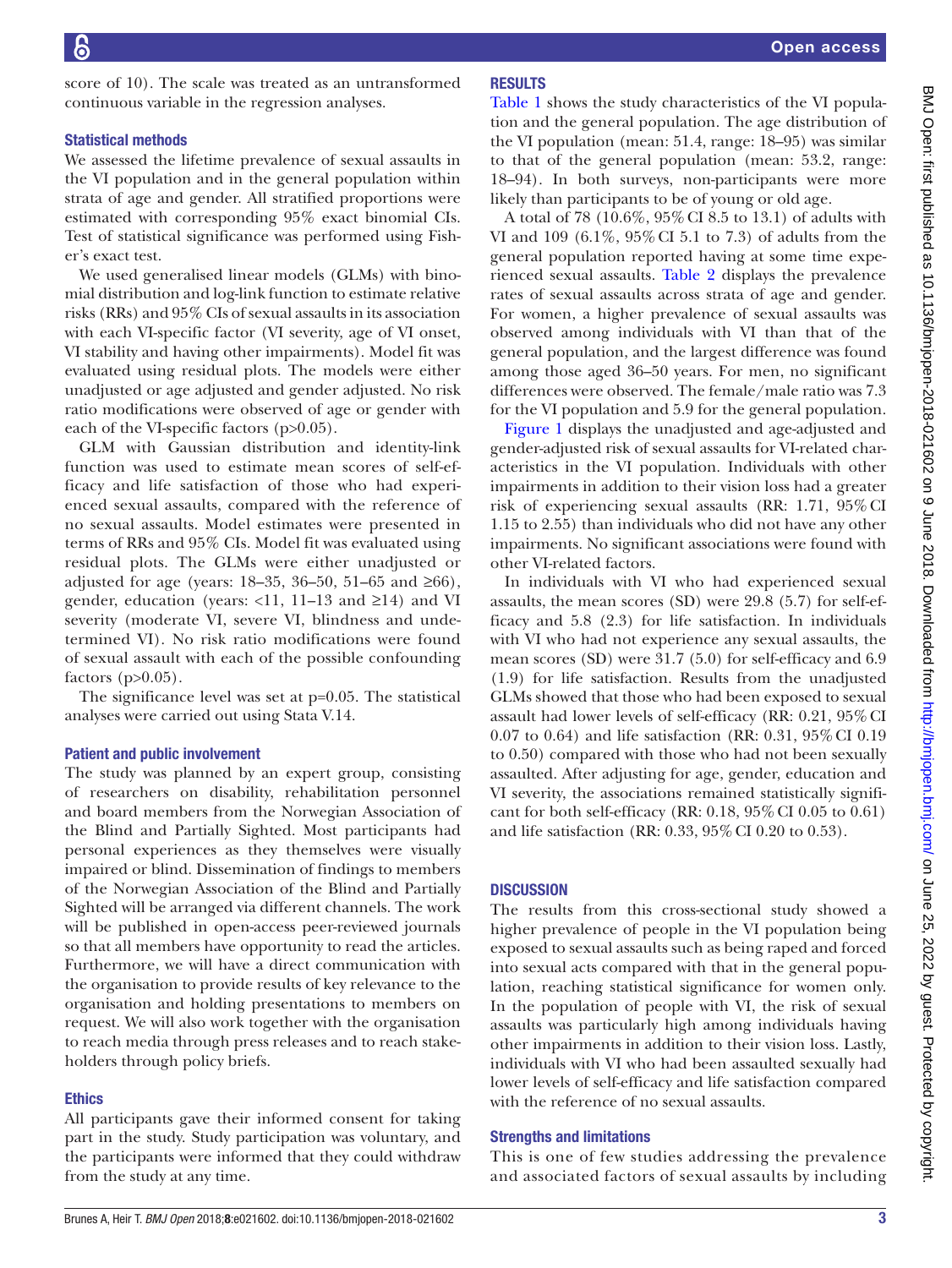<span id="page-3-0"></span>

| Characteristics of the visual impairment population (VI) and the general population (GP), according to gender<br><b>Table 1</b> |                  |                  |                |                |  |  |  |  |  |  |
|---------------------------------------------------------------------------------------------------------------------------------|------------------|------------------|----------------|----------------|--|--|--|--|--|--|
|                                                                                                                                 | <b>Female VI</b> | <b>Female GP</b> | <b>Male VI</b> | <b>Male GP</b> |  |  |  |  |  |  |
|                                                                                                                                 | $(n=403)$        | $(n=941)$        | $(n=333)$      | $(n=828)$      |  |  |  |  |  |  |
| <b>Characteristics</b>                                                                                                          | $n$ (%)          | $n$ (%)          | $n$ (%)        | $n$ (%)        |  |  |  |  |  |  |
| Age (years)                                                                                                                     |                  |                  |                |                |  |  |  |  |  |  |
| $18 - 35$                                                                                                                       | 88 (21.8)        | 189 (20.1)       | 69 (20.7)      | 105(12.7)      |  |  |  |  |  |  |
| $36 - 50$                                                                                                                       | 101 (25.1)       | 273 (28.9)       | 85 (25.5)      | 184 (22.2)     |  |  |  |  |  |  |
| $51 - 65$                                                                                                                       | 106 (26.3)       | 267 (28.4)       | 94 (28.2)      | 286 (34.5)     |  |  |  |  |  |  |
| $\geq 66$                                                                                                                       | 108 (26.8)       | 212 (22.5)       | 85 (25.5)      | 253 (30.6)     |  |  |  |  |  |  |
| Urbanicity                                                                                                                      |                  |                  |                |                |  |  |  |  |  |  |
| <20000 inhabitants                                                                                                              | 227 (56.3)       | 444 (47.3)       | 172 (51.7)     | 399 (48.9)     |  |  |  |  |  |  |
| $\geq$ 20000 inhabitants                                                                                                        | 176 (43.7)       | 494 (52.7)       | 161 (48.4)     | 426 (51.1)     |  |  |  |  |  |  |
| Education (years)                                                                                                               |                  |                  |                |                |  |  |  |  |  |  |
| $<$ 11                                                                                                                          | 69 (17.1)        | 79 (8.4)         | 46 (13.8)      | 62(7.5)        |  |  |  |  |  |  |
| $11 - 13$                                                                                                                       | 162 (40.2)       | 346 (36.7)       | 124 (37.2)     | 336 (40.5)     |  |  |  |  |  |  |
| $\geq$ 14                                                                                                                       | 172 (42.7)       | 517 (54.9)       | 163 (49.0)     | 432 (52.0)     |  |  |  |  |  |  |
| <b>Work status</b>                                                                                                              |                  |                  |                |                |  |  |  |  |  |  |
| Employed/studying                                                                                                               | 154 (38.2)       | 641 (68.3)       | 160 (48.1)     | 526 (63.1)     |  |  |  |  |  |  |
| Unemployed                                                                                                                      | 152 (37.7)       | 82 (8.7)         | 73 (21.9)      | 60(7.2)        |  |  |  |  |  |  |
| Retired                                                                                                                         | 97(24.1)         | 216 (23.0)       | 100 (30.0)     | 224 (29.3)     |  |  |  |  |  |  |
| <b>Marital status</b>                                                                                                           |                  |                  |                |                |  |  |  |  |  |  |
| Single                                                                                                                          | 131 (32.5)       | 133 (14.2)       | 129 (38.7)     | 96 (11.6)      |  |  |  |  |  |  |
| Married/partnership                                                                                                             | 181 (44.9)       | 698 (74.3)       | 166 (49.9)     | 672 (80.9)     |  |  |  |  |  |  |
| Divorced                                                                                                                        | 46 (11.4)        | 59 (6.2)         | 25(7.5)        | 38 (4.6)       |  |  |  |  |  |  |
| Widowed                                                                                                                         | 45 (11.2)        | 49 (5.2)         | 13(3.9)        | 25(3.0)        |  |  |  |  |  |  |

a probability sample of adults with  $VI<sup>19</sup>$  $VI<sup>19</sup>$  $VI<sup>19</sup>$  and extends previous research by obtaining valid estimates of sexual assaults across a broad array of age groups and including data obtained from the general

population. Other study strengths are the detailed description of important VI characteristics and the use of interview-based assessments with validated instruments.

<span id="page-3-1"></span>Table 2 Prevalence of sexual assaults in the visual impairment population (VI) and in the general population (GP), according to age and gender

|  |                    | Female VI ( $n=403$ )* |                        | Female GP $(n=941)^*$ |                                 |         | Male VI ( $n=333$ )*         |                     | Male GP (n=828)† |                        |           |
|--|--------------------|------------------------|------------------------|-----------------------|---------------------------------|---------|------------------------------|---------------------|------------------|------------------------|-----------|
|  |                    |                        | Cases/tot $% (95% CI)$ |                       | Cases/tot $% (95\% \text{ Cl})$ |         | P valuest Cases/tot (95% CI) | $\frac{0}{0}$       |                  | Cases/tot $% (95% CI)$ | P valuest |
|  | Age groups (years) |                        |                        |                       |                                 |         |                              |                     |                  |                        |           |
|  | $18 - 35$          | 15/88                  | 17.1 (10.5 to<br>26.5  | 22/189                | 11.6 (7.8 to<br>17.1)           | 0.26    | 1/69                         | 1.5(0.2)<br>9.7)    | 1/105            | 1.0(0.1)<br>6.5)       | 1.00      |
|  | $36 - 50$          | 26/101                 | 25.7 (18.1 to<br>35.2  | 31/273                | 11.4 (8.1 to<br>15.7            | 0.001   | 4/85                         | 4.7 (1.8 to<br>12.0 | 3/184            | 1.6 $(0.5)$ to<br>5.0  | 0.21      |
|  | $51 - 65$          | 17/106                 | 16.0 (10.2 to<br>24.4) | 28/267                | 10.5 (7.3 to<br>14.8)           | 0.16    | 2/94                         | 2.1(0.5)<br>8.2)    | 6/286            | 2.1(0.9)<br>(4.6)      | 1.00      |
|  | $\geq 66$          | 12/108                 | 11.1 (6.4 to<br>18.6   | 13/212                | 6.1 (3.6 to<br>10.3)            | 0.13    | 1/85                         | 1.2(0.2)<br>8.0)    | 4/253            | 1.6 $(0.6)$ to<br>4.1  | 1.00      |
|  | Total              | 70/403                 | 17.4 (14.0 to<br>21.4) | 94/941                | 10.0 (8.3 to<br>12.1)           | < 0.001 | 8/333                        | 2.4 (1.2 to<br>4.7) | 14/828           | 1.7(1.0)<br>(2.8)      | 0.48      |

\*No missing data due to non-response for the VI population, while there were 23 participants from the general population who did not respond to questions related to age and/or gender.

†Pvalue calculated using Fisher's exact test.

tot, totalnumber of participants in that particular subgroup.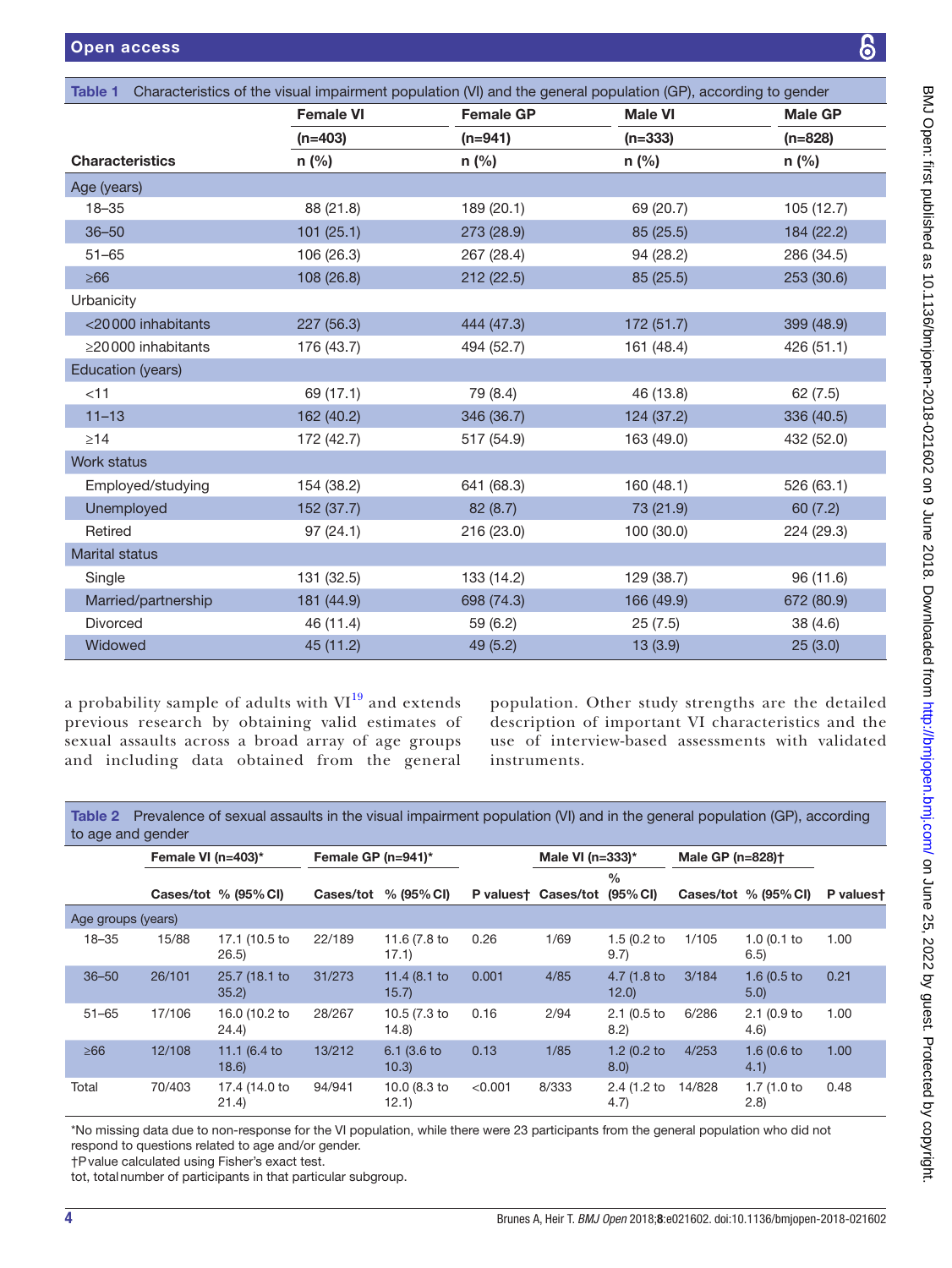

<span id="page-4-0"></span>Figure 1 Risk of sexual assault for various visual impairment (VI) characteristics in a population of people who are blind and visually impaired (n=736); results unadjusted (blue) and adjusted for age and gender (red).

The cross-sectional observational study design limited the possibility to address relationships of cause and effect, and although we have controlled for some potentially confounding factors, it is plausible that our analyses are subjected to residual confounding. In addition, there may be differences in what people perceive or define as sexual assault. We believe that the specific examples of violent behaviours included in the study question made it easier for people to grasp what is meant by sexual assaults. Furthermore, the use of self-reports may have affected the accuracy and validity of the estimates, and the prevalence of sexual assaults could be underestimated as a function of response biases like recall bias and self-disclosure bias. Data on sexual assaults were obtained by telephone interviews in the VI population and by postal survey in the general population. Reviews of the literature suggest higher rates of sensitive information when reported by questionnaires than by interviews.[28 29](#page-6-17) Thus, the observed difference between people with VI and the general population may be a conservative estimate.

As in most studies focusing on sensitive topics,  $29$  the high rates of people declining to participate from the VI population and the general population may have introduced biased estimates. We believe that the bias of sample selection have primarily affected the frequencies of sexual assaults and other covariates and, to a lesser extent, the relationships of interest. $30$  Lastly, inclusion of participants from a membership organisation of blind and visually impaired people questions the representativeness of our study sample. Our study sample is comparable with 2015 census data of people who had vision difficulties with regard to gender, occupational status and geographical location, while we included a higher percentage of people having higher education and living alone.<sup>31</sup>

#### Relation to other studies

The lifetime prevalence of sexual assaults in our study population is either equal to or lower than what has been found in comparable studies of blind and visually impaired populations in the USA  $(12\%)^{19}$  $(12\%)^{19}$  $(12\%)^{19}$  or in Norway  $(18\%)$ .<sup>18</sup> Furthermore, the results from our study are partly in agreement with the hypothesis of VI as a risk factor for experiencing serious forms of sexual violence.<sup>[18](#page-6-10)</sup> However, the low number of cases among men makes it difficult to draw inferences for the male population.

Our results of higher rates of sexual assaults in those having other functional impairments in addition to their VI illustrate that being markedly different from non-impaired people, and especially visibly different, may put individuals at risk of being exposed to certain forms of violence and abuse. Unlike the study by Kvam, $^{18}$  we did not observe any significant associations between age of VI onset and sexual assaults.

We found a lower lifetime prevalence of sexual assault in adults 51 years or older compared with younger age groups. This deserves to be commented as we expected a cumulative exposure to assaults with increasing age. In addition to the possibility of recall bias and differences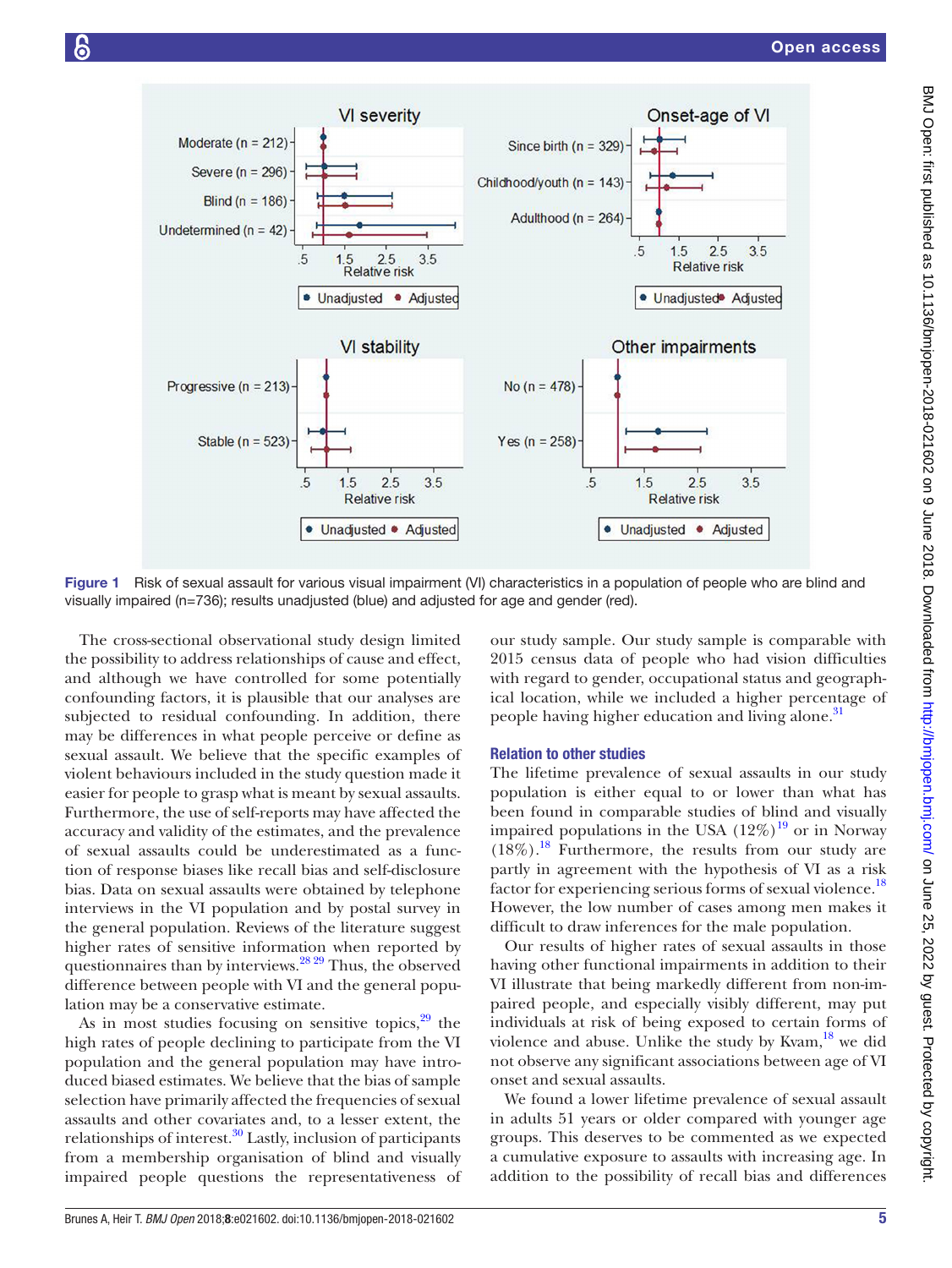across age cohorts in attitudes towards violence, $32$  our findings may be explained by a high percentage of participants in older age groups who developed their VI in old age. [13](#page-6-8)

#### Risk of sexual assault

Individuals with VI may be at risk of sexual assaults for many reasons, being either specific to VI itself or related to having an impairment in general. First, many people with VI are known to have lower socioeconomic status and to be more prone to social isolation and dependency.<sup>[33](#page-6-22)</sup> This makes it easier for a perpetrator to assert power and control over the victim.<sup>10</sup> Being dependent on other people in care or service situations, which may be the case especially for some of those having additional impairments, may provide for closeness and intimacy.<sup>10</sup> Often, the perpetrator has a close relationship to the victim. It has been found that 9 in 10 victims with VI were abused either by an acquaintance or a close relative.<sup>18</sup> Important issues related to sexual violence are differences in power and control. Negative social views towards people with impairments, like stigmatisation and discrimination, may be internalised by the individual, leading to low self-es-teem and feelings of self-blame.<sup>[34](#page-6-24)</sup> Dependency, fear of being left alone and feelings of unworthiness can make people stay in a relationship that is potentially abusive.

#### Self-efficacy and life satisfaction

To our knowledge, this is the first study addressing possible consequences of being exposed to sexual violence among individuals with VI. Our findings of an association between sexual assault and lower levels of self-efficacy or life satisfaction in adults with VI are similar to what has been observed in the general population<sup>2 35</sup> 36 and may have similar plausible explanations. Rape and forced sexual acts might cause deep-rooted consequences in various life domains, such as role management and the ability to socialise. $37$  Moreover, lower levels of self-efficacy and life satisfaction could be due to the fact that traumatic events like rape could affect people's view of themselves, others and the world, as well as resulting in stress reactions like avoidance, low self-esteem, negative cognition and self-blaming.<sup>38</sup> Self-efficacy is a key psychological component for restoring functioning and health after experiencing trauma and the ability to handle post-traumatic stress reactions is associated with self-efficacy beliefs in the future. $36$ 

#### Implications

The high prevalence of sexual assault in people with sensory impairments calls for preventive measures. Violence prevention strategies should try to raise public awareness, promote open discussion and upgrade profes-sional education, service support and guidance.<sup>[39](#page-6-29)</sup> There is also a need for strategies that provide safe avenues through which people with VI can escape or recover after an assaulting event. Until now, few people with VI have prosecuted the perpetrator, $^{18}$  and measures to

intensify the legal protection of people with VI should be addressed.

Violence is largely about power and oppression.<sup>6</sup> Impaired individuals' risk of serious forms of sexual violence may be rooted in social isolation and being of a low social position. Thus, social integration of people with impairments should be a main objective to make them more robust towards sexual assaults, which can be achieved through universal design of information and public spaces, reducing stigmatisation and discrimination towards people with impairments and fostering self-reliance and independency of the individual.

Possible consequences of sexual assaults for self-efficacy and life satisfaction emphasise the need for professional assistance for those who have been abused. Access to help services are crucial, and adapted information and professionals trained to the needs and challenges of people with VI are recommended.

Acknowledgements The authors would like to thank Marianne Bang Hansen for her contribution to the study design and data collection. We also want to thank Sverre Fuglerud, Per Fosse and Liv Berit Augestad for valuable insights into the lives of people who are blind and visually impaired. Lastly, we would like to thank the study expert group and all collaborating project partners in the European Network for Psychosocial Crisis Management – Assisting Disabled in Case of Disaster (EUNAD) for making it possible to conduct this research study.

Contributors AB planned the statistical analysis, analysed and interpreted the data and drafted and revised the paper. TH designed the research study, monitored data collection for the whole study, cleaned the data, interpreted the data and drafted and revised the paper.

Funding This work received grants from the European Commission, Directorate-General Humanitarian Aid and Civil Protection (grant number: ECHO/ SUB/2015/718665/PREP17).

Competing interests None declared.

Patient consent Not required.

Ethics approval The study was carried out anonymously and at request the Regional Committee for Medical and Health Research Ethics required no further formal ethical approval (reference number: 2016/1615A).

Provenance and peer review Not commissioned; externally peer reviewed.

Data sharing statement Data are from the research project European Network for Psychosocial Crisis Management – Assisting Disabled in Case of Disaster (EUNAD). Public availability may comprise privacy of the respondents. According to the informed consent given by each respondent, the data are to be stored properly and in line with the Norwegian Law of Privacy Protection. However, anonymised data are available to researchers who provide a methodological sound proposal in accordance with the informed consent of the respondents. Interested researchers can contact project leader Trond Heir (trond.heir@medisin.uio.no) with request for our study data.

Open access This is an Open Access article distributed in accordance with the Creative Commons Attribution Non Commercial (CC BY-NC 4.0) license, which permits others to distribute, remix, adapt, build upon this work non-commercially, and license their derivative works on different terms, provided the original work is properly cited and the use is non-commercial. See: [http://creativecommons.org/](http://creativecommons.org/licenses/by-nc/4.0/) [licenses/by-nc/4.0/](http://creativecommons.org/licenses/by-nc/4.0/)

© Article author(s) (or their employer(s) unless otherwise stated in the text of the article) 2018. All rights reserved. No commercial use is permitted unless otherwise expressly granted.

#### **REFERENCES**

<span id="page-5-0"></span>1. Walsh K, Galea S, Koenen KC. Mechanisms underlying sexual violence exposure and psychosocial sequelae: a theoretical and empirical review. *[Clin Psychol](http://dx.doi.org/10.1111/cpsp.12004)* 2012;19:260–75.